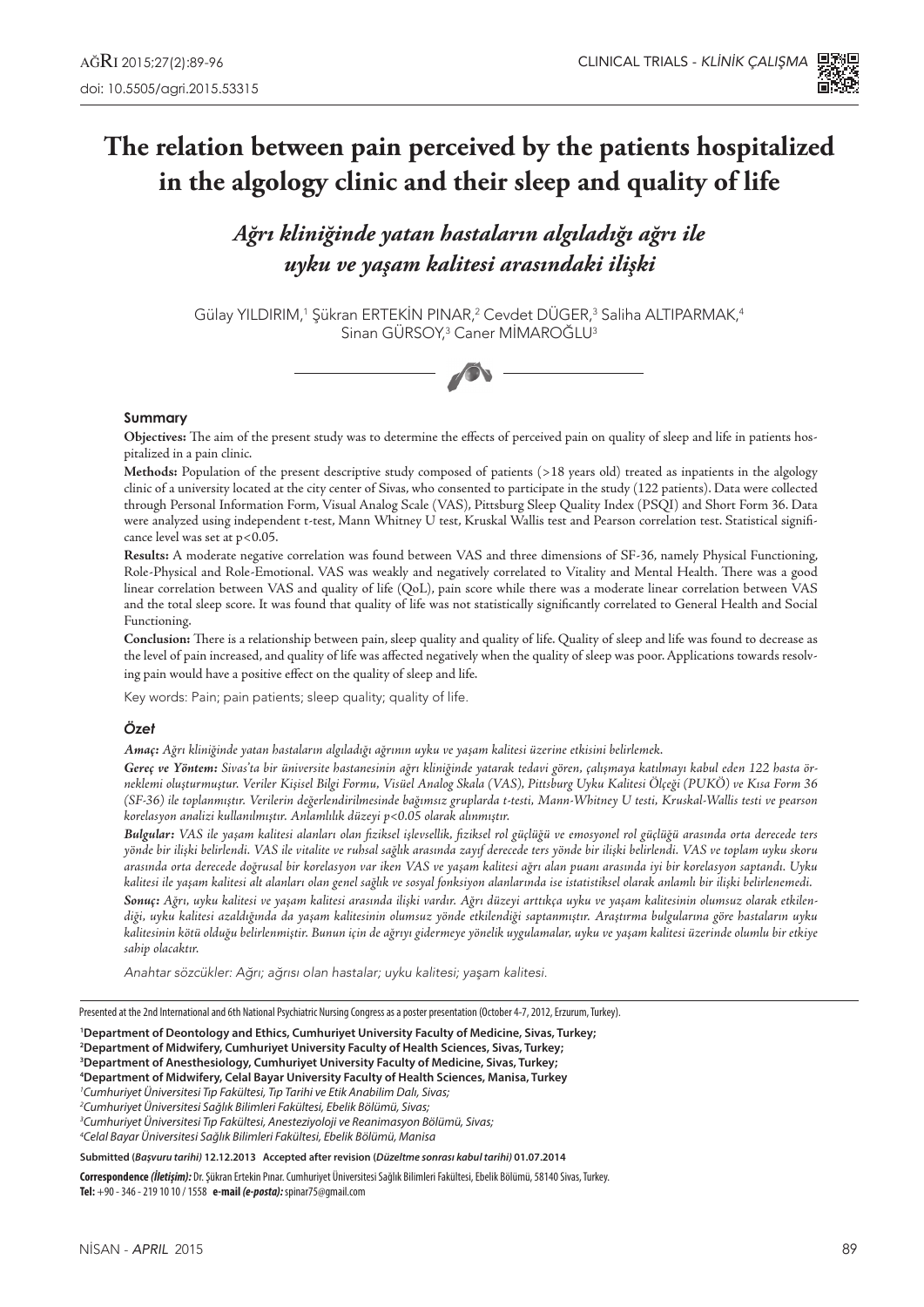# **Introduction**

According to the International Association for the Study of Pain (IASP), pain is an unpleasant sensory and emotional experience associated with actual or potential tissue damage, or described in terms of such damage.[1] Pain, protecting the organism from further physiological or possible dangers, is a multi-dimensional, complex and unpleasant feeling influenced by past experiences.[2] Causing stress and anxiety, pain may lead to a poor sleep and low quality of life by disturbing productivity, relationships, well-being, functional capacity and ability of self-caring and fulfilling family, social and occupational roles of a person.<sup>[3]</sup>

Quality of sleep is defined as one's feeling robust, fit and ready for a new day. Sleep quality is a measure which includes sleep latency, duration of sleep, number of awakenings per night, depth of sleep and resting.<sup>[4]</sup> Sleep is an important criterion for health and well-being.[5] In the literature, 50-70% of those experiencing pain has sleep problems and it is reported that there is a positive correlation between pain and sleep problems.<sup>[6-8]</sup> It is also stated in experimental studies conducted on animals and human beings that there is a positive correlation between sleep disorder and pain.<sup>[9]</sup> Pain causes an individual to experience difficulties with falling asleep and maintaining sleep, increases sensitivity to pain and decreases ability cope with pain.<sup>[6,10]</sup>

Along with affecting sleep quality, pain may increase use of healthcare services and treatment expenses and decrease productivity and labour force participation. [5,11] World Heath Organization describes quality of life as the patient's perception of his/her position in life in the context of the culture and value systems in which he/she lives and in relation to his/her goals, expectations, standards and concerns.<sup>[12]</sup>

Based on the perceptive and affective centers of the brain, perception and definition of pain and behavioural responses to pain differ among individuals.  $[1,13,14]$  Response of an individual to pain changes based on his/her sensory perception, psychological status, ability to cope with pain, attitude of his/her family and how the he/she interprets pain.[2] For this reason, it is necessary to interview with such patients in detail, take an adequate history, ensure continuous monitoring, use appropriate methods for pain evaluation and take into consideration verbalization of pain.[3,13] In this context, it is important to determine the impact of pain on the quality of sleep and life and plan necessary care, treatment and discharge training.

As insufficient pain management sometimes causes undesired consequences such as decreased functional status and increased fatique and quality of life and sleep, studies on defining quality of life has increased in recent years. There are many studies stating that pain is associated with perceived quality of life. [15,16] In Turkey, there are studies on patients having chronic pain but none are specific to pain clinics. The purpose of the study was to determine the relationship between pain perceived by the patients hospitalized in the algology clinic and their sleep and quality of life.

# **Materials and Methods**

# **Population and sample**

Of the inpatients treated in the algology clinic of a university hospital in the city center of Sivas, those who were over 18 years of age and agreed to participate in the study comprised the study population. The study was conducted between January 2011 and December 2011. After the power analysis, the values were set as  $\alpha$ =0.05,  $\beta$ =0.20, (1-β)=0.80 and it was decided to include 122 patients in the sample. The power of the test was assessed as p=0.89904.

### **Data collection tools**

Data were collected through Personal Information Form, Visual Analog Scale (VAS), Pittsburg Sleep Quality Index (PSQI) and Short Form 36.

**Personal Information Form**: Personal Information Form was composed of 20 questions on socio-demographic features and diseases of the patients.

**Visual Analog Scale (VAS)**: VAS scale used in evaluating the severity of pain was developed by Price et al. Response is indicated along a 10 cm continuum where 0= no pain and 10= severe pain. In the said scale, patients mark the line at the point that best represents the severity of their pain. Then, the distance between the mark and the lower end is mea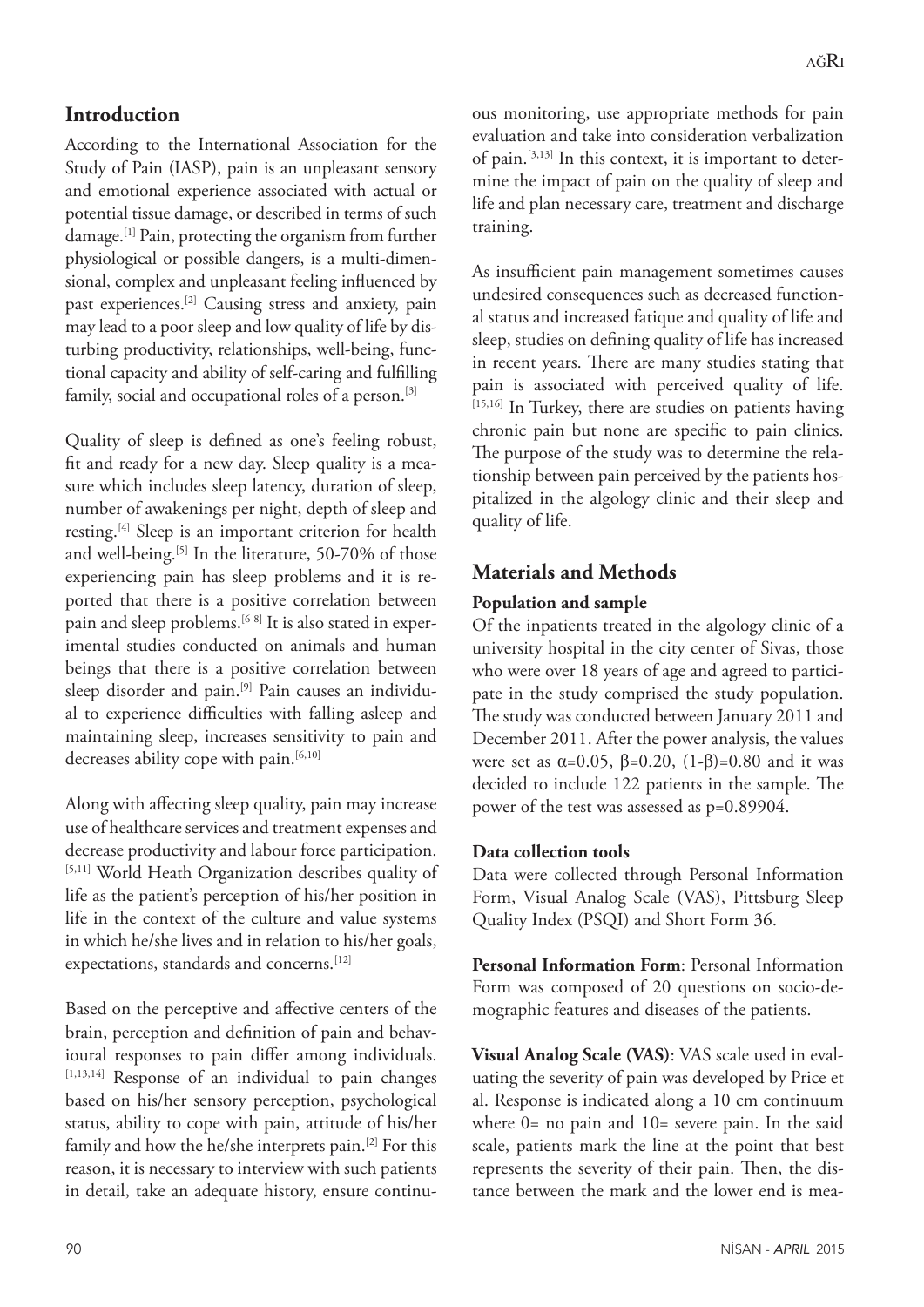sured in cm and the obtained numeric value indicates the severity of the pain.<sup>[17]</sup>

**Pittsburg Sleep Quality Index (PSQI)**: PSQI, which is a self-rated questionnaire assessing sleep quality and sleep disturbance over one-month period, was developed by Buysse et al. in 1989. PSQI has 19 questions grouped into 7 component scores, each of of which has a range of 0-3 points. The seven component scores are added to yield one global PSQI score. Global score ranges between 0-21 where ≤5 indicates "good sleep and >5 indicates "poor sleep". Validity and reliability of PSQI in Turkey were carried out by Agargun et al. (1996) and Cronbach's alpha internal consistency coefficient was found to be 0.80.<sup>[4,18]</sup> In the present study Cronbach alpha coefficient was found to be 77.

**Short Form 36 (SF-36)**: Short From 36, which is a self-administered, 36 item questionnaire developed by Ware and Sherbourne (1992), was translated into Turkish by Kocyigit et al (1999) who also carried out validity and reliability studies. SF-36 comprises 8 dimensions: Physical Functioning (10 items), Social Functioning (2 items), Role-Physical (4 items), Role-Emotional (3 items), Mental Health (5 items), Energy/Vitality (4 items), Pain (2 items), General health (5 items). SF-36 is evaluated for recall over the last four weeks. Dimensions are scored between 0 and 100 where the maximum score indicates a good health.[19,20] In our study, Cronbach alpha coefficient was found to be 91.

### **Process**

Data collection tools which consist of characteristics of patients and accepting to participate in the study were administered during face-to-face interviews. Forms were completed in approximately 15- 20 minutes.

### **Ethical principles of the study**

Before starting the study, an approval was obtained from Cumhuriyet University Health Research and Training Hospital Ethical Committee (Decision no: 2010-03/15) and from the hospital where the study was undertaken. The aim of the study was conveyed to those accepting to participate in the study, consents were obtained and the study was conducted according to the Helsinki Declaration.

### **Statistical evaluation**

Data were evaluated using SPSS 14.00 package program. T-test, Kruskal-Wallis test and Mann-Whitney U test were employed in comparison of descriptive features, quality of sleep and life and pain while quality of sleep, quality of life and VAS were compared using pearson correlation. Significance level was taken as p<0.05.

# **Results**

#### **Descriptive features**

In the present study, average age was 50.8±13.8 and there were 79 (64.8%) women. 100 (82%) of the individuals were married, 46 (37.7%) were primary school graduates and 64 (52.5%) were housewive. When perceived income was questioned, 84 individuals stated that their income was equal to their expenses. Nearly all (99.2%) had a social security. The distribution of the length of stay in hospital was 1.2±1.1 days. 94 (77.0%) of the participants had no attendant, 9 (73.0%) had a history of hospitalization and 30 (24.6%) had undergone a surgery. 90 (73.8%) of the patients had chronic condition related with nerve system in 35 (28.7%), musculoskeletal system in 29 (23.8%) and cardiovascular system in 25 (20.5%) patients. Mental diseases (0.8%) and respiratory system diseases (0.8), followed by cancer (2.5%) were the most rare conditions observed. 63 (51.6%) of the patients perceived their health as moderate while 64 (81%) of those reporting health problems were women and 76 (62.3%) were living with their spouses and children.

# **Findings related to pain and the quality of sleep and life**

Average VAS score was 6.9±2.5, total PSQI score was 10.0±4.5 and 85.24% of the patients had poor sleep (>5). In terms of SF-36 dimensions, average Physical Functioning was found to be 36.3±26.7, Role-Physical as 19.8±32.1, Pain as 66.0±22.3, General Health as 51.2±12.7, Vitality as 51.7±13.6, Social Functionality as 43.6±16.1, Role-Emotional as 19.6±38.9 and Mental Health as 50.4±13.8.

# **Comparison of descriptive features, quality of sleep and life and pain**

Table 1 shows average scores of quality of sleep, quality of life and VAS with reference to the descriptive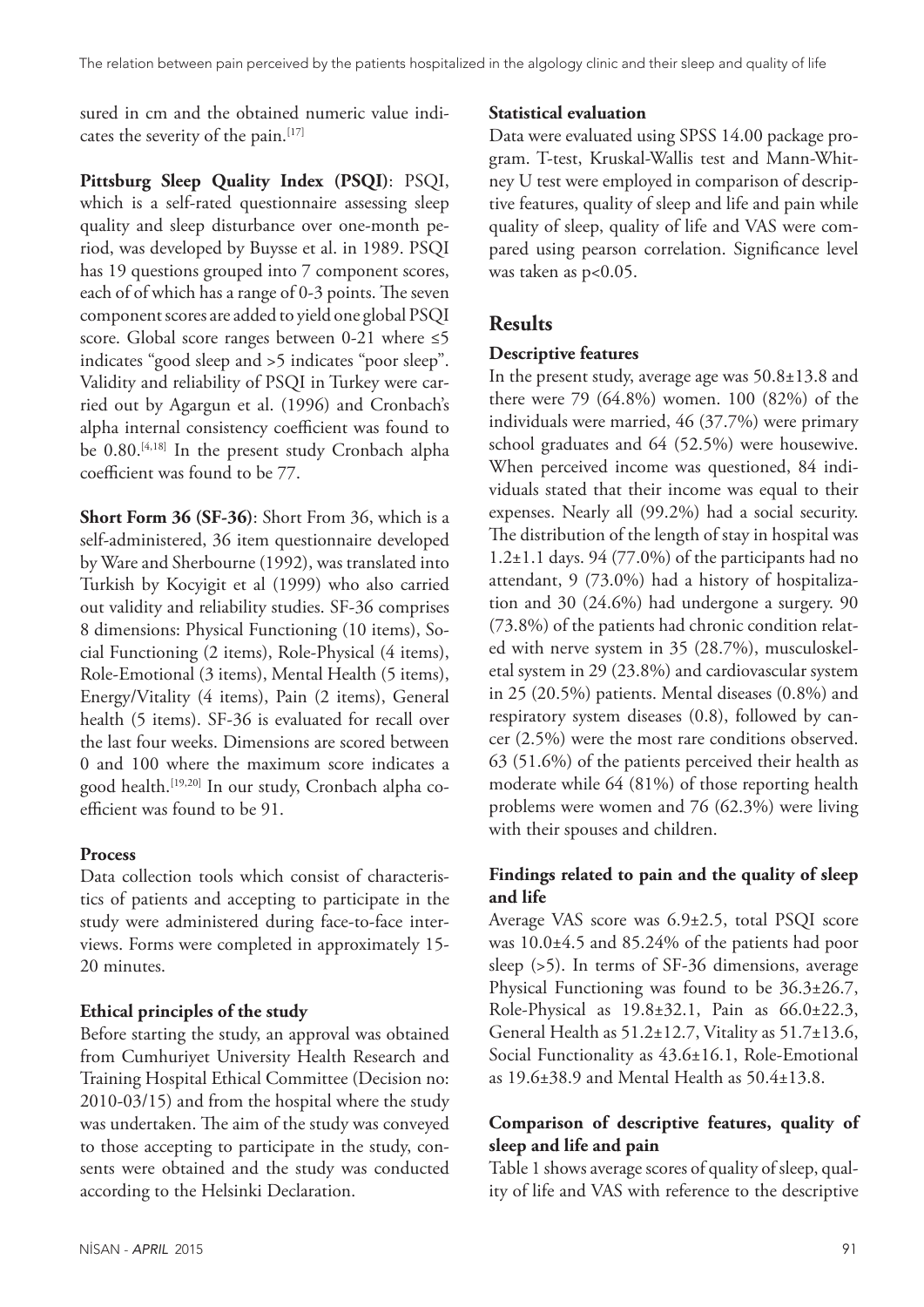|                                                              |                         |                   |                                    |                     |                      | Dimensions of the Quality of Life Scale, VAS and PSQI |                    |                  |                 |              |
|--------------------------------------------------------------|-------------------------|-------------------|------------------------------------|---------------------|----------------------|-------------------------------------------------------|--------------------|------------------|-----------------|--------------|
| Feature                                                      | functioning<br>Physical | physical<br>Role- | Pain                               | General<br>health   | (Energy)<br>Vitality | functioning<br>Social                                 | emotional<br>Role- | Mental<br>health | VAS             | PSQI         |
| Gender                                                       |                         |                   |                                    |                     |                      |                                                       |                    |                  |                 |              |
| Female                                                       | 28.0±23.6               | $12.0 + 24.9$     |                                    | 52.5±13.3           | 50.4±12.8            | $41.4 \pm 15.9$                                       | $12.2 + 35.8$      | 48.5±14.4        | $7.9 \pm 1.7$   | $5.2 + 2.8$  |
| Male                                                         | 51.5±25.6               | 34.3±38.5         | $71.2 \pm 19.5$<br>56.3 $\pm$ 23.9 | 48.8±11.3           | $54.1 \pm 14.8$      | $47.6 \pm 15.9$                                       | $33.3 + 41.1$      | 53.9±12.2        | 0.000           | $10.9 + 4.4$ |
| $\mathop{^*}\nolimits_\Omega$                                | 0.000                   | 0.000             | 0.000                              | 0.126               | 0.148                | 0.042                                                 | 0.004              | 0.040            | $8.4 + 4.2$     | 0.004        |
| <b>Marital Statis</b>                                        |                         |                   |                                    |                     |                      |                                                       |                    |                  |                 |              |
| Married (a)                                                  | 34.9±26.2               | $18.5 + 30.4$     | $66.2 \pm 21.4$                    | 52.4±12.2           | $51.6 \pm 12.1$      | $42.7 \pm 15.9$                                       | 16.6±36.5          | $50.0 + 12.9$    | $6.8 + 2.6$     | $9.7 + 4.4$  |
| Single (b)                                                   | $51.0 + 23.1$           | $22.5 + 32.1$     | $52.7 + 21.7$                      | 49.6±12.5           | $38.0 + 14.1$        | $40.0 + 12.9$                                         | 43.3±47.2          | 40.8±9.7         | $6.8 + 2.3$     | $9.7 + 3.8$  |
| Widow (c)                                                    | $35.4 \pm 31.9$         | $29.1 + 45.0$     | $1.8 + 26.6$<br>$\mathcal{L}$      | 43.4±15.2           | $64.1 \pm 14.1$      | 54.1±17.9                                             | $25.0 + 47.4$      | $61.6 \pm 17.9$  | $3.0 + 1.6$     | $12.8 + 4.7$ |
| p**                                                          | 0.187                   | 0.920             | 0.016                              | 0.162               | 0.000                | 0.035                                                 | 0.266              | 0.007            | 0.275           | 0.141        |
| Post hoc***                                                  |                         |                   |                                    | $a = c > a$         |                      | ds < 0                                                | $a = b < c$        |                  | $d = c > b$     |              |
| Education                                                    |                         |                   |                                    |                     |                      |                                                       |                    |                  |                 |              |
| Elementary                                                   | $28.5 + 23.3$           | $13.1 \pm 28.1$   | $73.5 \pm 18.1$                    | $51.7 \pm 13.4$     | $51.7 \pm 12.7$      | $42.9 \pm 17.3$                                       | $10.2 + 34.5$      | 49.6±14.9        | $7.6 + 1.9$     | $11.0 + 4.6$ |
| school and below                                             |                         |                   |                                    |                     |                      |                                                       |                    |                  |                 |              |
| Elementary                                                   | $50.0 + 27.1$           | $31.8 + 35.5$     | 52.7±2.9                           | $50.4 \pm 11.5$     | $51.7 \pm 15.1$      | 44.8±13.8                                             | $36.3 + 41.1$      | $51.9 \pm 11.8$  | $5.8 + 3.0$     | $8.3 + 3.6$  |
| school and above                                             |                         |                   |                                    |                     |                      |                                                       |                    |                  |                 |              |
| $\mathop{^*}\nolimits$                                       | 0.000                   | 0.002             | 0.000                              | 0.571               | 0.972                | 0.527                                                 | 0.000              | 0.389            | 0.000           | 0.001        |
| Income perception                                            |                         |                   |                                    |                     |                      |                                                       |                    |                  |                 |              |
| Equal to expenses                                            | $37.9 + 26.5$           | $20.2 + 33.0$     | $65.1 \pm 23.0$                    | 4<br>$51.3 \pm 12.$ | $50.7 \pm 14.0$      | 4<br>$42.7 \pm 15.$                                   | $21.0 + 0.9$       | 49.3±13.6        | $6.9 + 2.7$     | $9.7 + 4.0$  |
| Not equal                                                    | $32.2 \pm 25.8$         | $21.3 \pm 31.4$   | $68.3 \pm 21.8$                    | $50.2 \pm 13.6$     | 54.7±12.7            | $45.5 \pm 18.6$                                       | $17.6 + 35.9$      | $50.0 \pm 14.7$  | $7.1 \pm 1.9$   | $10.8 + 5.3$ |
| to expenses                                                  |                         |                   |                                    |                     |                      |                                                       |                    |                  |                 |              |
| $\mathsf{p}^*$                                               | 0.288                   | 0.870             | 0.483                              | 0.672               | 0.161                | 0.390                                                 | 0.675              | 0.192            | 0.643           | 0.234        |
| Health problem                                               |                         |                   |                                    |                     |                      |                                                       |                    |                  |                 |              |
| Present                                                      | $32.5 \pm 22.8$         | $14.9 + 27.0$     | $70.1 \pm 19.5$                    | $50.8 + 14.2$       | $51.2 \pm 14.2$      | 43.6±15.9                                             | $11.8 + 35.2$      | 48.9±14.2        | $7.4 + 2.0$     | $10.7 + 4.4$ |
| Not present                                                  | 46.6±32.4               | 36.2±40.7         | 54.4±25.9                          | $51.7 \pm 7.2$      | $53.7 \pm 12.1$      | $43.1 \pm 17.9$                                       | 43.0±2.3           | 54.4±12.6        | $5.7 + 3.4$     | $8.0 + 3.7$  |
| $\mathsf{p}^*$                                               | 0.010                   | 0.001             | 0.001                              | 0.740               | 0.398                | 0.877                                                 | 0.000              | 0.061            | 0.003           | 0.002        |
| History of hospitalization                                   |                         |                   |                                    |                     |                      |                                                       |                    |                  |                 |              |
| Present                                                      | $33.0 + 26.8$           | $16.7 + 29.5$     | $70.6 + 20.8$                      | 52.6±12.1           | S<br>$51.2 \pm 12.$  | $42.7 \pm 16.8$                                       | $15.9 + 38.1$      | $50.1 \pm 14.2$  | $7.4 + 2.0$     | $10.3 + 4.7$ |
| Not present                                                  | 45.8±22.4               | 31.6±38.2         | 52.6±22.8                          | 46.3±13.5           | 53.8±17.3            | 45.8±15.1                                             | $32.2 + 41.5$      | $51.2 \pm 13.4$  | m<br>$5.6 + 3.$ | $9.2 + 3.4$  |
| $p^*$                                                        | 0.021                   | 0.029             | 0.000                              | 0.019               | 0.377                | 0.377                                                 | 0.050              | 0.721            | 0.248           | 0.001        |
| History of surgery                                           |                         |                   |                                    |                     |                      |                                                       |                    |                  |                 |              |
| Present                                                      | $28.2 \pm 24.5$         | $15.5 \pm 29.4$   | 74.3±19.0                          | 53.3±12.3           | $48.1 \pm 13.4$      | $43.5 + 17.2$                                         | $16.0 + 30.3$      | 48.8±13.9        | $7.1 + 2.1$     | $11.6 + 4.2$ |
| Not present                                                  | $38.8 \pm 26.1$         | $22.4 \pm 33.6$   | $62.7 + 23.0$                      | $50.1 \pm 12.9$     | $53.2 \pm 13.8$      | 43.2±16.2                                             | $21.8 + 42.4$      | $50.8 + 14.0$    | $6.8 + 2.6$     | $9.4 + 4.4$  |
| $\mathbf{p}^*$                                               | 0.058                   | 0.327             | 0.015                              | 0.258               | 0.085                | 0.935                                                 | 0.503              | 0.494            | 0.495           | 0.019        |
| *Student t-Test; **Kruscall Wallis; *** Mann-Whitney-U Test. |                         |                   |                                    |                     |                      |                                                       |                    |                  |                 |              |

Table 1. Average scores of quality of sleep, quality of life and VAS with reference to the descriptive features of the patients **Table 1.** Average scores of quality of sleep, quality of life and VAS with reference to the descriptive features of the patients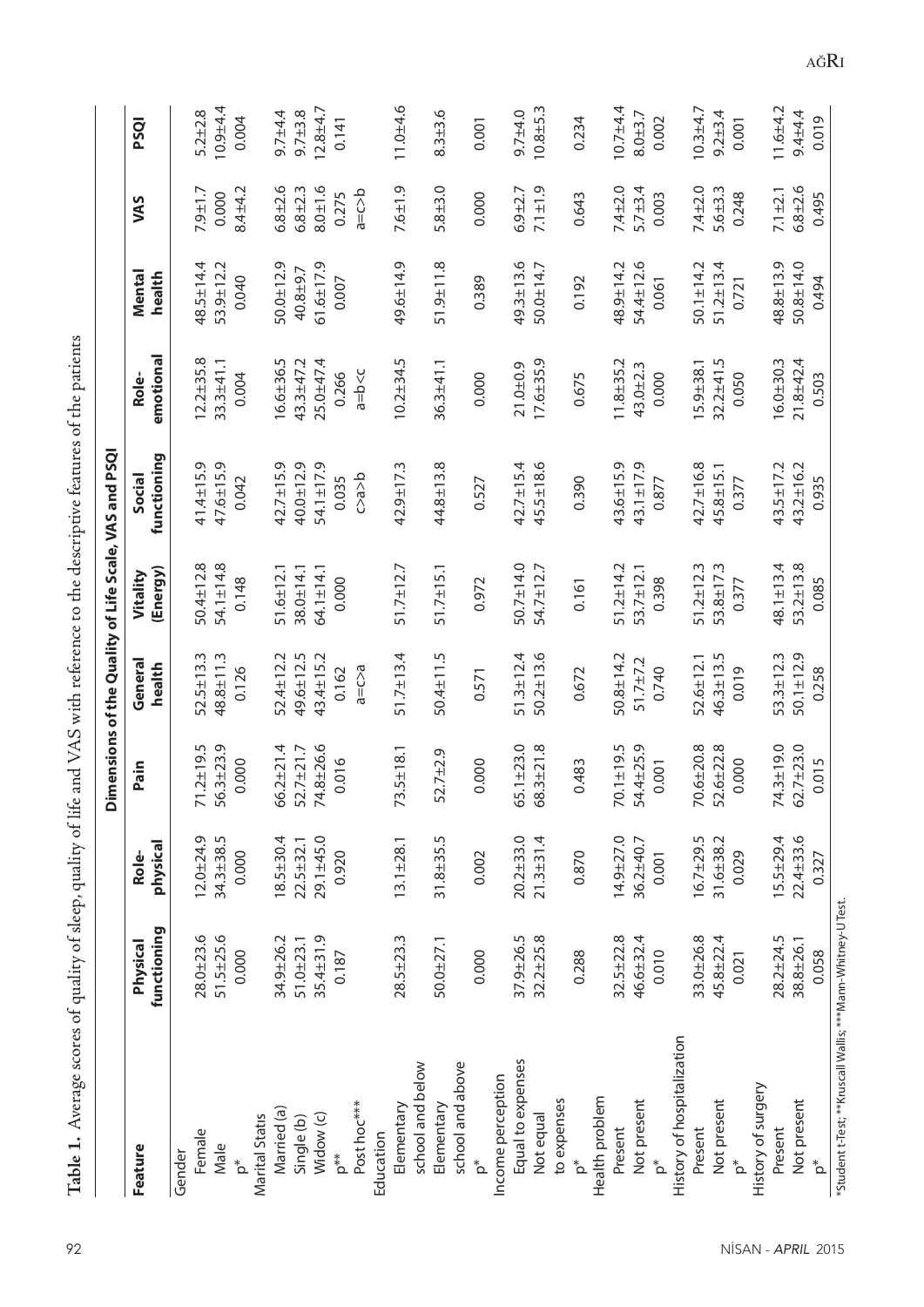features of the patients. When quality of life (QoL) dimensions are examined, Physical Functioning, Role-Physical, Social Functioning, Role-Emotional and Mental Health scores were found to be better in men and in those having no health problems when compared to women and to those having no health problems, respectively. Pain, which is another dimension of QoL, was found to be higher in women than men, in marrieds and widows than singles and in those having a health problem than those having no health problem. Energy was found to be the lowest in singles, followed by marrieds and widows. Social functioning was better in widows than marrieds and singles. Mental health was lower in singles than marrieds and widows. Comparison of VAS and PSQI revealed that VAS and PSQI scores were worse in women than men and in those having health problem than those having no health problem.

# **Findings related to comparison of quality of sleep, quality of life and VAS**

Table 2 shows the relation of quality of sleep, quality of life and VAS. A moderate negative correlation was found between VAS and three dimensions of SF-36, namely Physical Functioning (r=-0.478; p=0.000), Role-Physical (r=-0.416; p=0.000) and Role-Emotional (r=-0.389; p=0.000). VAS was weakly and negatively correlated to Vitality (r=-0.138; p=0.158) and Mental Health (r=-0.217; p=0.024). There was a good linear correlation between VAS and QoL pain score (r=0.606; p=0.000) while there was a moderate linear correlation between VAS and the total sleep score (r=0.425; p=0.000). A moderate negative correlation was found between Sleep Quality Index and three dimensions of SF-36, namely Physical Functioning (r=-0.310; p=0.000),

Role-Physical (r=-0.203; p=0.023) and Role-Emotional (r=-0.180; p=0.035). It was found that quality of life was not statistically significanty correlated to General Health and Social Functioning (r=0.001, p=0.765; r=0.084; p=0.307, respectively).

A statistically significant correlation was found between VAS and PSQI (r=0.425; p=0.000).

# **Discussion**

In the present study where the impacts of the pain

perceived by patients hospitalized at the pain clinic on the quality of sleep and life were studied, it was found that quality of sleep and quality of life were influenced negatively. Results obtained are discussed herein under two headings as:

- 1- Descriptive features and findings related to quality of sleep-life and pain
- 2- Correlation of VAS to quality of sleep and quality of life

# **Descriptive features and findings on quality of sleep-life and pain**

Our study is similar to previous studies in that Physical Functioning, Role-Physical, Role-Emotional and Social and Mental Health dimensions of QoL were better in males.<sup>[21-25]</sup> Thomtén et al.<sup>[16]</sup> found that long-term pain affected general health, social and psychological well-being negatively. Having a better quality of life in men can be related to the facts that women have more responsibility in daily life, have more chronic diseases and higher reaction, perception and sensitivity towards events.

This could also be related to other factors such as doing houseworks is most of the times perceived as the natural responsibility of women, most of the women does not have a regular income, have limited access to different social environments and roles and have insufficient social support. Studies conducted have reported that a better quality of life in men are related with genetic, hormonal, anatomic, biological, mental, socio-cultural and lifestyle differences.[26]

It was found in the present study that VAS and PSQI scores were worse in women and those having health problems. In women, pain and poor quality of sleep may be associated with the facts that women are more sensitive to pain-sleep problems and their responsibilities, are away from their houses at hospital and are better in defining their pain and seeking help in health related issues. Epidemiological studies have shown that women report more intense and frequent pain than men.<sup>[26]</sup> However, in a study on young adults, Graham and Streitel<sup>[5]</sup> found that gender was not associated with quality of life and pain, which is not consistent with our result.

In the present study, pain scores were found to be were higher in females, married individuals and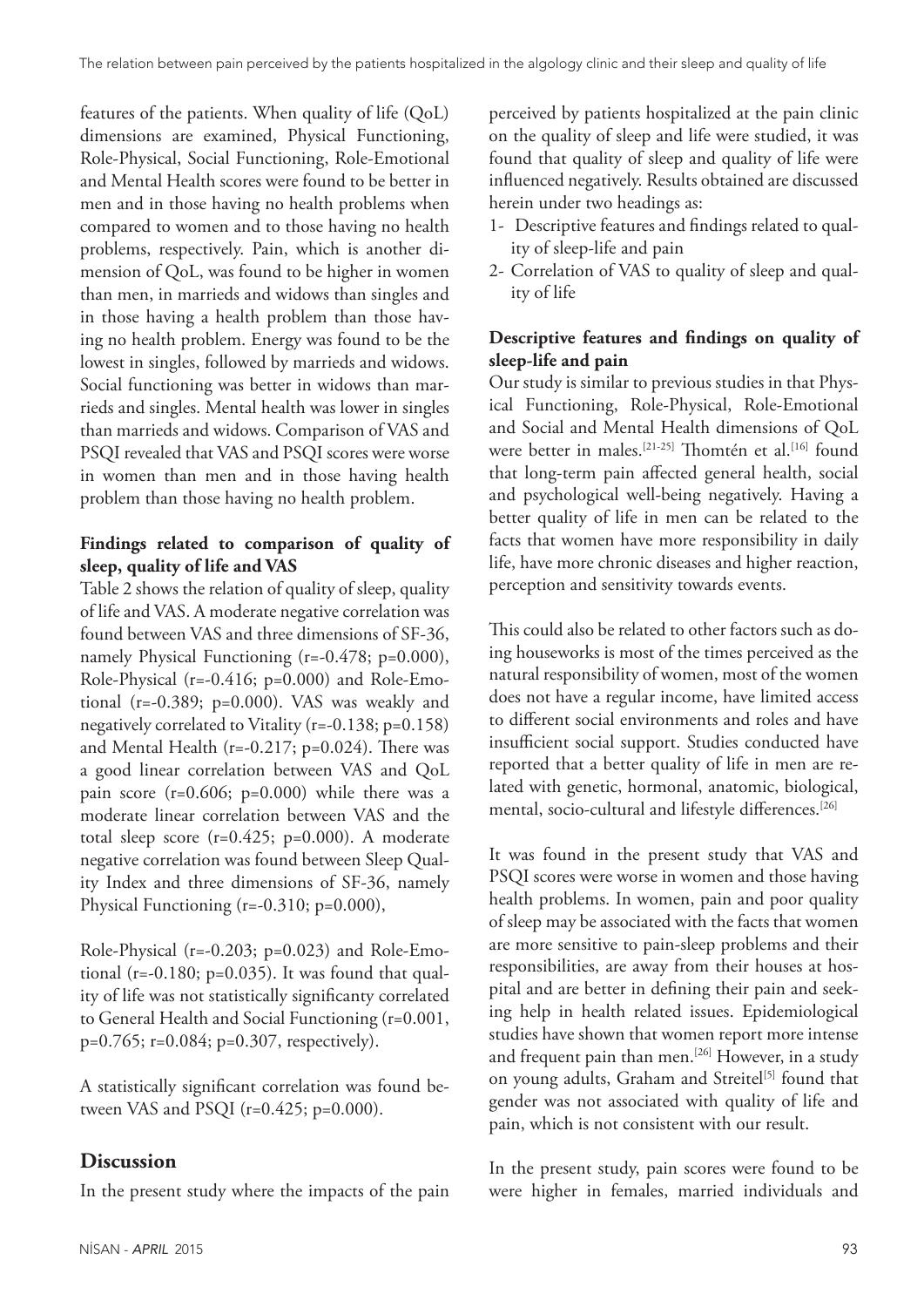|                           |                         |                   |       |                   | Dimensions of the Quality of Life Scale, VAS and PSQI |                       |                   |                  |                          |
|---------------------------|-------------------------|-------------------|-------|-------------------|-------------------------------------------------------|-----------------------|-------------------|------------------|--------------------------|
| <b>Scale</b>              | functioning<br>Physical | physical<br>Role- | Pain  | General<br>health | (Energy)<br>Vitality                                  | functioning<br>Social | emotional<br>Role | Mental<br>health | VAS                      |
| VAS                       |                         |                   |       |                   |                                                       |                       |                   |                  |                          |
| L                         | $-0.478$                | $-0.416$          | 0.606 | 0.140             | $-0.138$                                              | 0.075                 | $-0.389$          | $-0.217$         | $\overline{\phantom{0}}$ |
| $\Omega$                  | 0.000                   | 0.000             | 0.000 | 0.122             | 0.158                                                 | 0.420                 | 0.000             | 0.024            |                          |
| Total PSQI                |                         |                   |       |                   |                                                       |                       |                   |                  |                          |
| $\overline{\phantom{a}}$  | $-0.310*$               | $-0.203$          | 0.355 | 0.001             | $-0.157$                                              | 0.084                 | $-0.180*$         | $-0.024$         | 0.425                    |
| $\mathbf{\Omega}$         | 0.000                   | 0.023             | 0.000 | 0.765             | 0.086                                                 | 0.307                 | 0.035             | 0.830            | 0.000                    |
| Domains of PSQI           |                         |                   |       |                   |                                                       |                       |                   |                  |                          |
| Subjective sleep quality  |                         |                   |       |                   |                                                       |                       |                   |                  |                          |
| L                         | $-0.147$                | $-0.072$          | 0.133 | 0.202             | $-0.078$                                              | 0.093                 | $-0.087$          | $-0.031$         | 0.180                    |
| $\Omega$                  | 0.085                   | 0.429             | 0.155 | 0.018             | 0.413                                                 | 0.292                 | 0.319             | 0.761            | 0.061                    |
| Sleep latency             |                         |                   |       |                   |                                                       |                       |                   |                  |                          |
| $\overline{\phantom{0}}$  | $-0.140$                | $-0.078$          | 0.163 | $-0.085$          | $-0.182$                                              | 0.163                 | $-0.033$          | 0.001            | 0.153                    |
| $\Omega$                  | 0.077                   | 0.316             | 0.070 | 0.541             | 0.042                                                 | 0.053                 | 0.627             | 0.846            | 0.146                    |
| Sleep duration            |                         |                   |       |                   |                                                       |                       |                   |                  |                          |
| $\overline{\phantom{0}}$  | $-0.217$                | $-0.142$          | 0.257 | $-0.048$          | $-0.171$                                              | 0.045                 | $-0.114$          | $-0.026$         | 0.437                    |
| $\Omega$                  | 0.005                   | 0.146             | 0.005 | 0.656             | 0.053                                                 | 0.621                 | 0.211             | 0.690            | 0.000                    |
| Habitual sleep deficiency |                         |                   |       |                   |                                                       |                       |                   |                  |                          |
| $\overline{\phantom{0}}$  | $-0.249$                | $-0.212$          | 0.211 | $-0.050$          | $-0.155$                                              | $-0.086$              | $-0.162$          | $-0.058$         | 0.391                    |
| $\Omega$                  | 0.003                   | 0.019             | 0.021 | 0.710             | 0.103                                                 | 0.379                 | 0.060             | 0.554            | 0.000                    |
| Sleep disturbances        |                         |                   |       |                   |                                                       |                       |                   |                  |                          |
| L                         | $-0.302$                | $-0.301$          | 0.485 | 0.086             | 0.019                                                 | 0.196                 | $-0.272$          | $-0.072$         | 0.458                    |
| $\Omega$                  | 0.000                   | 0.001             | 0.000 | 0.234             | 0.841                                                 | 0.031                 | 0.002             | 0.522            | 0.000                    |
| Use of sleep medication   |                         |                   |       |                   |                                                       |                       |                   |                  |                          |
| L                         | $-0.141$                | $-0.099$          | 0.264 | 0.042             | $-0.099$                                              | $-0.002$              | $-0.091$          | 0.041            | 0.135                    |
| $\Omega$                  | 0.107                   | 0.267             | 0.004 | 0.569             | 0.287                                                 | 0.935                 | 0.262             | 0.761            | 0.133                    |
| Daytime dysfunction       |                         |                   |       |                   |                                                       |                       |                   |                  |                          |
| $\overline{a}$            | $-0.273$                | $-0.068$          | 0.228 | $-0.050$          | 0.028                                                 | 0.110                 | $-0.126$          | 0.022            | 0.222                    |
| $\mathbf{\Omega}$         | 0.001                   | 0.430             | 0.010 | 0.772             | 0.691                                                 | 0.191                 | 0.136             | 0.666            | 0.027                    |
| * Pearson corelation      |                         |                   |       |                   |                                                       |                       |                   |                  |                          |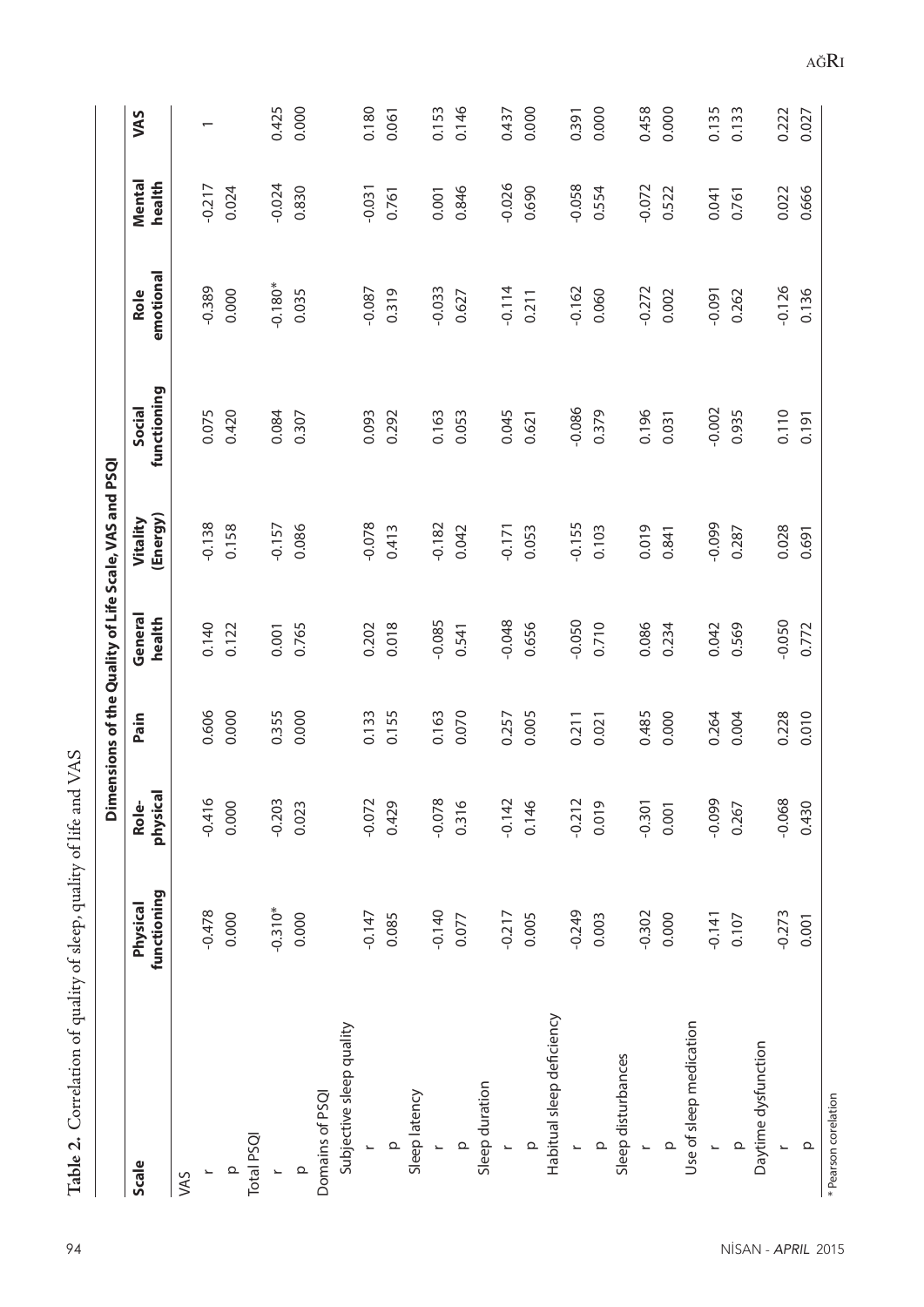those having health problems. In a study conducted on patients having chronic low back pain, Dündar et al.[27] found no relation between marital status and quality of life. Ordu Gokkaya et al.<sup>[21]</sup> evaluated pain and quality of life in 275 elderly patients and found that there was no association between marital status and the quality of life, which was not consistent with our findings. These different findings could be related with having an older patient group (72.77 $\pm$ 5.7) in Ordu Gokkaya et al.'s<sup>[21]</sup> study and younger patient group (34,4±10,4) in Dündar et al.'s<sup>[27]</sup> study when compared to our patient group.

## **Findings related to the correlation of quality of sleep, quality of life and VAS**

As the level of pain increases, scores on dimensions of QoL, namely Physical Functioning, Role-Physical and Role-Emotional decrease and scores of pain increase. In the literature, people having pain have reported experiencing difficulties in maintaining their physical, occupational and daily activities, feeling less energetic and having problems in attending social activities and coping with mental issues.[22] Ordu Gokkaya et al.[21] conducted a study on 275 patients and found that nearly all the patients had pain and there was a relation between pain and low quality of life. Becker et al.<sup>[28]</sup> found that pain was correlated with Physical Functioning dimension of QoL.

In a study on palliative care patients, Boström et al.<sup>[29]</sup> found the scores for the quality of life dimensions physical functioning, role-physical and bodily pain were significantly different in patients. In patients having chronic back pain, Dündar et al.<sup>[27]</sup> found that Role-Physical dimension of SF-26 was negatively and closely associated with bodily pain while Physical Functioning, General Health and Social Functioning dimensions were negatively correlated. In studies similar to our study, it has been found that pain affects quality of life in every field.<sup>[22,24]</sup>

In our study, it was found that quality of life worsened as the pain level increased. Pain and sleep problems are among the most important health issues. In the literature, patients having pain have been reported to wake up frequently, experience difficulties in falling asleep and maintaining sleep, spend more time in bed asleep and have poor sleep quality due to sleeping less.<sup>[10,15]</sup> Previous studies have reported that half of those patients reporting least level of pain had sleep problems.[5,6,30] Sayar et al.[31] conducted a study on 40 healthy individuals and 40 chronic pain patients and found that quality of sleep decreased as the intensity and level of pain increased. In a study conducted on patients having chronic pain, Lunde et al.<sup>[32]</sup> found that chronic pain was correlated with poor sleep quality, which led to problems such as difficulty in initating and maintaining sleep and impairment in daytime functioning. Our results are parallel to the results obtained in previous studies.<sup>[9,33,34]</sup>

In the present study, a significant moderate negative correlation was found between quality of life and the dimensions of QoL: Physical Functioning, Role-Physical and Role-Emotional. Quality of life decreases as the quality of sleep worsens. In a study on cancer patients, Mystakidou et al.<sup>[15]</sup> found a significant negative relation between poor quality of sleep and physical and emotional dimensions of QoL, which is parallel to our results. Many other studies support these results too.<sup>[35,36]</sup>

In conclusion of study, quality of sleep and life was found to decrease as the level of pain increased and quality of life was affected negatively when the quality of sleep was poor. Applications towards resolving pain would have a positive affect on the quality of sleep and life. Health professionals at pain clinics need to know the causes, features and prevalence of pain along with effective factors and approaches towards resolving pain. In this regard, they may contribute to early recovery by reducing pain perception, which would contribute to quality of sleep and life. Moreover, it is recommended to evaluate quality of sleep and quality of life and plan appropriate interventions in patients hospitalized at pain clinics. Further studies on larger populations are also recommended.

### **Limitations of the study**

Conclusions of the present study cannot be generalized beyond the study group.

# *Conflict-of-interest issues regarding the authorship or article: None declared.*

*Peer-rewiew: Externally peer-reviewed.*